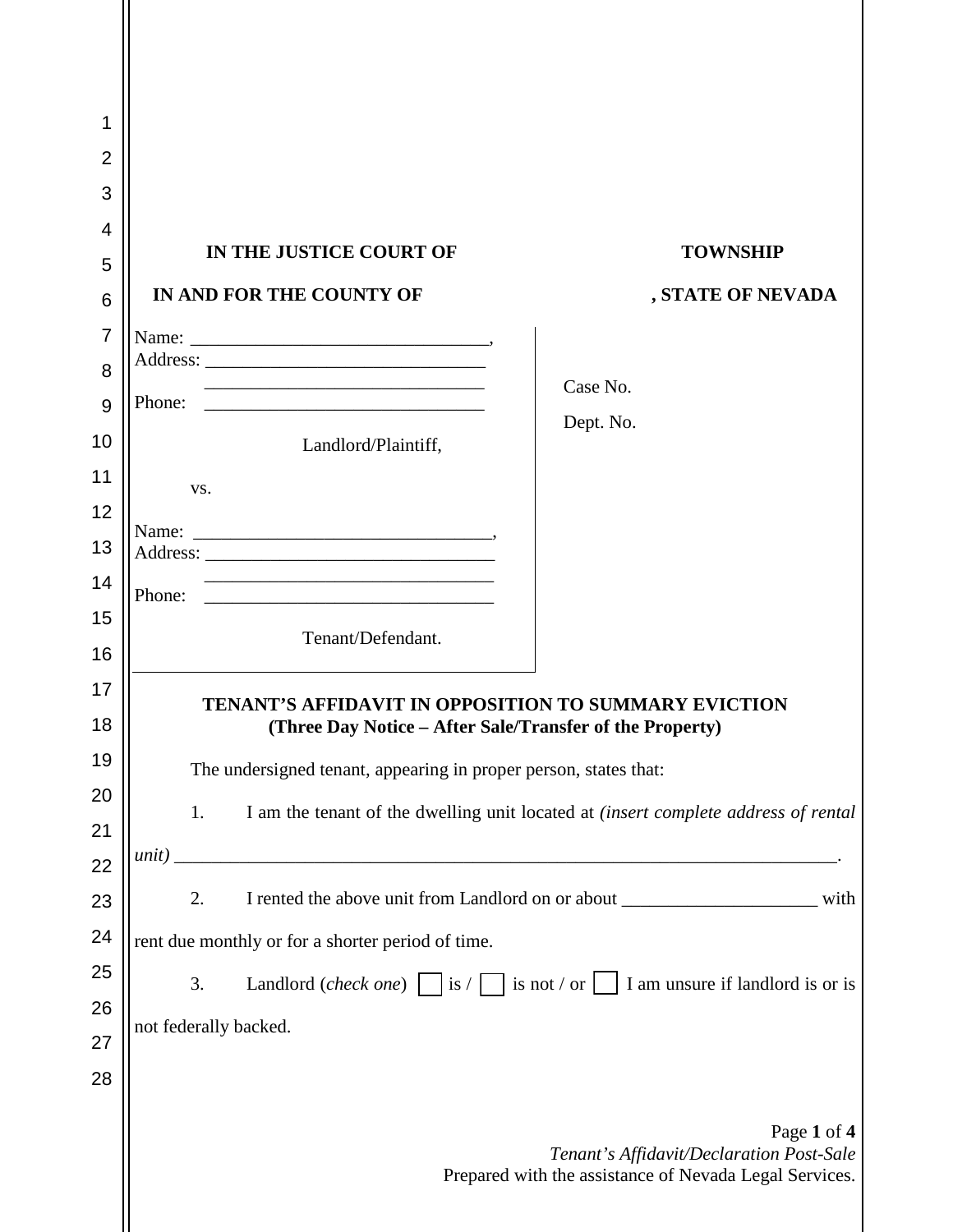| 1                   | My rent is <i>(check one)</i> $\boxed{\phantom{a}}$ is <i>/</i> $\boxed{\phantom{a}}$ is not subsidized by a public housing authority<br>4. |  |  |
|---------------------|---------------------------------------------------------------------------------------------------------------------------------------------|--|--|
| $\overline{2}$      | or governmental agency.                                                                                                                     |  |  |
| 3                   | I $\Box$ received / $\Box$ did not receive a 3-day Notice to Quit on $\Box$<br>5.                                                           |  |  |
| 4                   | 6.<br>I then received a 5-day Notice of Unlawful Detainer NRS 40.254 on                                                                     |  |  |
| 5                   | invoking the summary eviction process.                                                                                                      |  |  |
| 6                   |                                                                                                                                             |  |  |
| $\overline{7}$<br>8 | I have a legal defense to the eviction: (CHECK ONLY THOSE SECTIONS<br>7.                                                                    |  |  |
| 9                   | THAT APPLY)                                                                                                                                 |  |  |
| 10                  | I did not receive the 3 Day Notice to Quit allegedly issued to me in this matter.                                                           |  |  |
| 11                  | The Court lacks jurisdiction over this eviction action because:                                                                             |  |  |
| 12                  | The 3 Day Notice to Quit was not served on me as required by NRS 40.280;                                                                    |  |  |
| 13                  | I am a tenant of property that was sold at a foreclosure sale and the new owner:                                                            |  |  |
| 14                  | Failed to serve me with the notice of change of ownership required by NRS                                                                   |  |  |
| 15                  | 40.255(2);                                                                                                                                  |  |  |
| 16                  | Is violating NRS 40.255 by failing or refusing to grant me an additional 60                                                                 |  |  |
| 17<br>18            |                                                                                                                                             |  |  |
| 19                  | days in the property;                                                                                                                       |  |  |
| 20                  | Is attempting to use summary eviction procedure in violation of NRS                                                                         |  |  |
| 21                  | $40.255(1)$ , which requires the new owner to use the formal unlawful detainer                                                              |  |  |
| 22                  | procedure under NRS 40.290 to 40.420.                                                                                                       |  |  |
| 23                  | I am a tenant of property that was sold by my landlord and the new owner:                                                                   |  |  |
| 24                  | Is not abiding by my current lease agreement. My lease agreement does                                                                       |  |  |
| 25                  |                                                                                                                                             |  |  |
| 26                  | Did not provide me with notice that the new owner purchased the property                                                                    |  |  |
| 27                  | within 30 days of the sale.                                                                                                                 |  |  |
| 28                  |                                                                                                                                             |  |  |
|                     | Page 2 of 4<br>Tenant's Affidavit/Declaration Post-Sale<br>Prepared with the assistance of Nevada Legal Services.                           |  |  |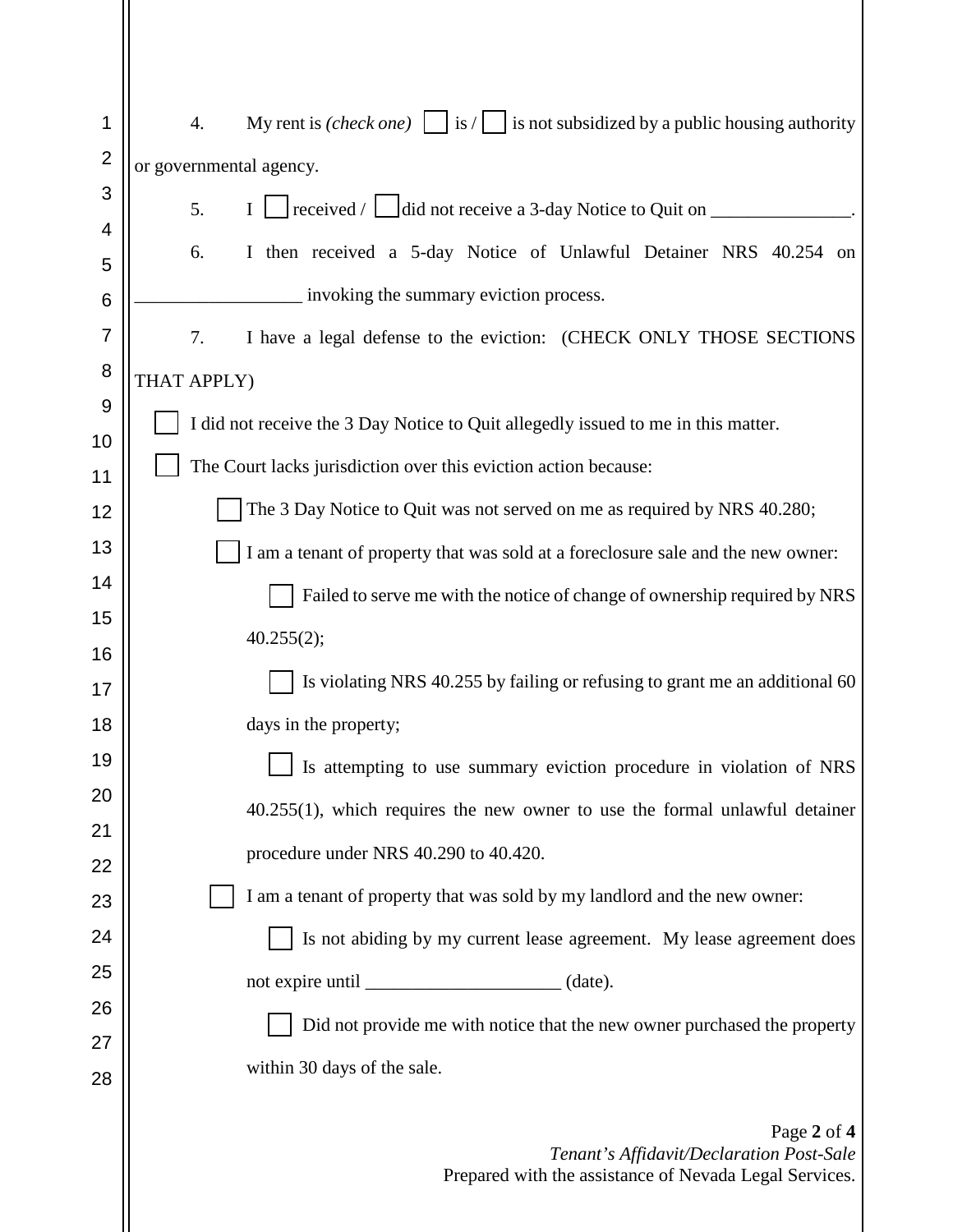$|\times|$  Is attempting to use summary eviction procedure in violation of NRS 40.255(1), which requires the new owner to use the formal unlawful detainer procedure under NRS 40.290 to 40.420.

8. Explain any of the defenses above or other legal defense to the eviction:

9. Pursuant to NRS 40.253(6), if an affidavit is filed in response to a Notice of Unlawful Detainer and "the court determines that there is a legal defense as to the alleged unlawful detainer, the court shall refuse to grant either party any relief, and…shall require that any further proceedings be conducted pursuant to NRS 40.290 to 40.420, inclusive." Accordingly, if the affidavit raises a legal defense to the unlawful detainer, the Court is required to dismiss the summary eviction.

WHEREFORE, the Tenant/Defendant prays for hearing in this court pursuant to NRS Chapter 40, and that this matter be dismissed at the hearing because I have raised a legal defense to the alleged unlawful detainer.

**Request for a Stay.** In the alternative, if the court concludes that I have not raised a legal defense at the hearing held pursuant to this affidavit/declaration, I request a stay of execution under the authority of NRS 70.010(2) of 10 days in order to move. I need the additional time because: